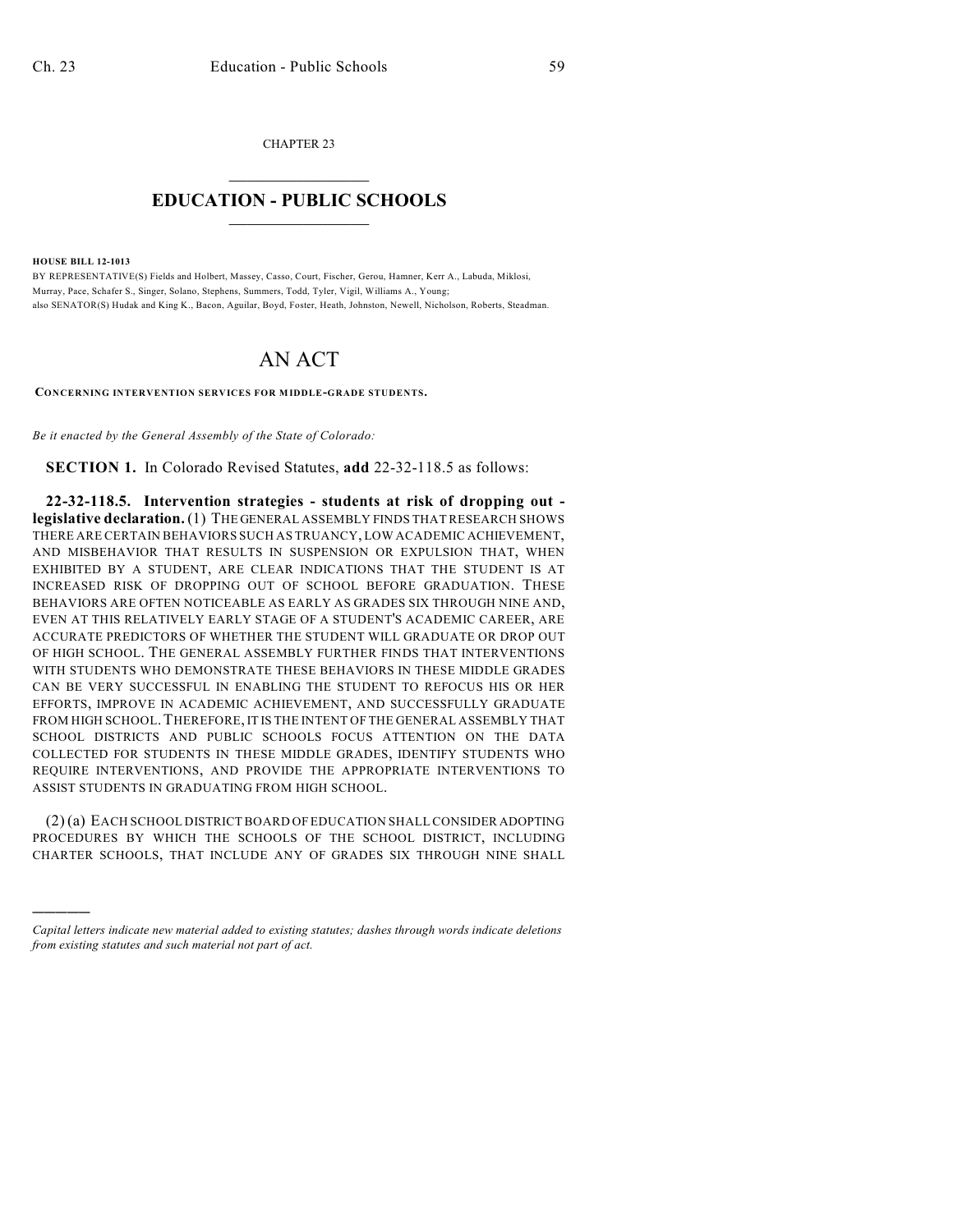REVIEW THE RELEVANT DATA FOR STUDENTS IN THOSE GRADES AND IDENTIFY STUDENTS WHO ARE DEMONSTRATING BEHAVIORS THAT INDICATE THE STUDENT IS AT GREATER RISK OF DROPPING OUT OF SCHOOL.THE BEHAVIORS MAY INCLUDE, BUT NEED NOT BE LIMITED TO, LOW ACADEMIC ACHIEVEMENT, TRUANCY, INSUBORDINATE BEHAVIOR, AND DISENGAGEMENT.

(b) THE PROCEDURES MAY SPECIFY THAT, AFTER A SCHOOL IDENTIFIES A STUDENT AS BEING AT INCREASED RISK OF DROPPING OUT OF SCHOOL, THE SCHOOL SHALL PROVIDE APPROPRIATE INTERVENTIONS THAT ARE DESIGNED TO ASSIST THE STUDENT IN IMPROVING HIS OR HER ACADEMIC PERFORMANCE AND BEHAVIOR AND IN INCREASING HIS OR HER OVERALL LEVEL OF ENGAGEMENT IN SCHOOL. INTERVENTIONS MAY INCLUDE, BUT NEED NOT BE LIMITED TO, COUNSELING, TUTORING, PARENT ENGAGEMENT, AND DEVELOPMENTAL EDUCATION SERVICES.

(c) IF A SCHOOL DISTRICT BOARD OF EDUCATION ADOPTS PROCEDURES PURSUANT TO THIS SUBSECTION (2), THE SCHOOL DISTRICT SHALL NOTIFY A STUDENT'S PARENTS AS SOON AS POSSIBLE AFTER THE SCHOOL DISTRICT IDENTIFIES THE STUDENT AS BEING AT GREATER RISK OF DROPPING OUT OF SCHOOL.THE SCHOOL DISTRICT SHALL PROVIDE TO THE STUDENT'S PARENTS A DESCRIPTION OF THE INTERVENTIONS THAT THE SCHOOL DISTRICT INTENDS TO IMPLEMENT FOR THE STUDENT, IF ANY. THE PARENT MAY APPROVE OR REJECT THE DESCRIBED INTERVENTIONS. IF THE PARENT REJECTS THE INTERVENTIONS, THE SCHOOL DISTRICT SHALL NOT IMPLEMENT THE INTERVENTIONS. THE PARENT MAY TERMINATE THE INTERVENTIONS AT ANY TIME AFTER THE SCHOOL DISTRICT BEGINS PROVIDING THE INTERVENTIONS.

(d) A PARENT MAY CONTACT THE SCHOOL DISTRICT IN WHICH HIS OR HER STUDENT IS ENROLLED TO REQUEST INTERVENTIONS PURSUANT TO THIS SUBSECTION (2)IF THE PARENT DETERMINES THAT THE STUDENT IS AT GREATER RISK OF DROPPING OUT OF SCHOOL.

**SECTION 2.** In Colorado Revised Statutes, **add** 22-30.5-523 as follows:

**22-30.5-523. Intervention strategies - students at risk of dropping out.** (1) EACH INSTITUTE CHARTER SCHOOL THAT INCLUDES ANY OF GRADES SIX THROUGH NINE SHALL CONSIDER ADOPTING PROCEDURES TO REVIEW THE RELEVANT DATA FOR STUDENTS IN THOSE GRADES AND IDENTIFY STUDENTS WHO ARE DEMONSTRATING BEHAVIORS THAT INDICATE THE STUDENT IS AT GREATER RISK OF DROPPING OUT OF SCHOOL. THE BEHAVIORS MAY INCLUDE, BUT NEED NOT BE LIMITED TO, LOW ACADEMIC ACHIEVEMENT, TRUANCY, INSUBORDINATE BEHAVIOR, AND DISENGAGEMENT.

(2) THE PROCEDURES MAY SPECIFY THAT, AFTER AN INSTITUTE CHARTER SCHOOL IDENTIFIES A STUDENT AS BEING AT INCREASED RISK OF DROPPING OUT OF SCHOOL, THE SCHOOL SHALL PROVIDE APPROPRIATE INTERVENTIONS THAT ARE DESIGNED TO ASSIST THE STUDENT IN IMPROVING HIS OR HER ACADEMIC PERFORMANCE AND BEHAVIOR AND IN INCREASING HIS OR HER OVERALL LEVEL OF ENGAGEMENT IN SCHOOL.INTERVENTIONS MAY INCLUDE, BUT NEED NOT BE LIMITED TO, COUNSELING, TUTORING, PARENT ENGAGEMENT, AND DEVELOPMENTAL EDUCATION SERVICES.

(3) IF AN INSTITUTE CHARTER SCHOOL ADOPTS PROCEDURES PURSUANT TO THIS SECTION, THE INSTITUTE CHARTER SCHOOL SHALL NOTIFY A STUDENT'S PARENTS AS